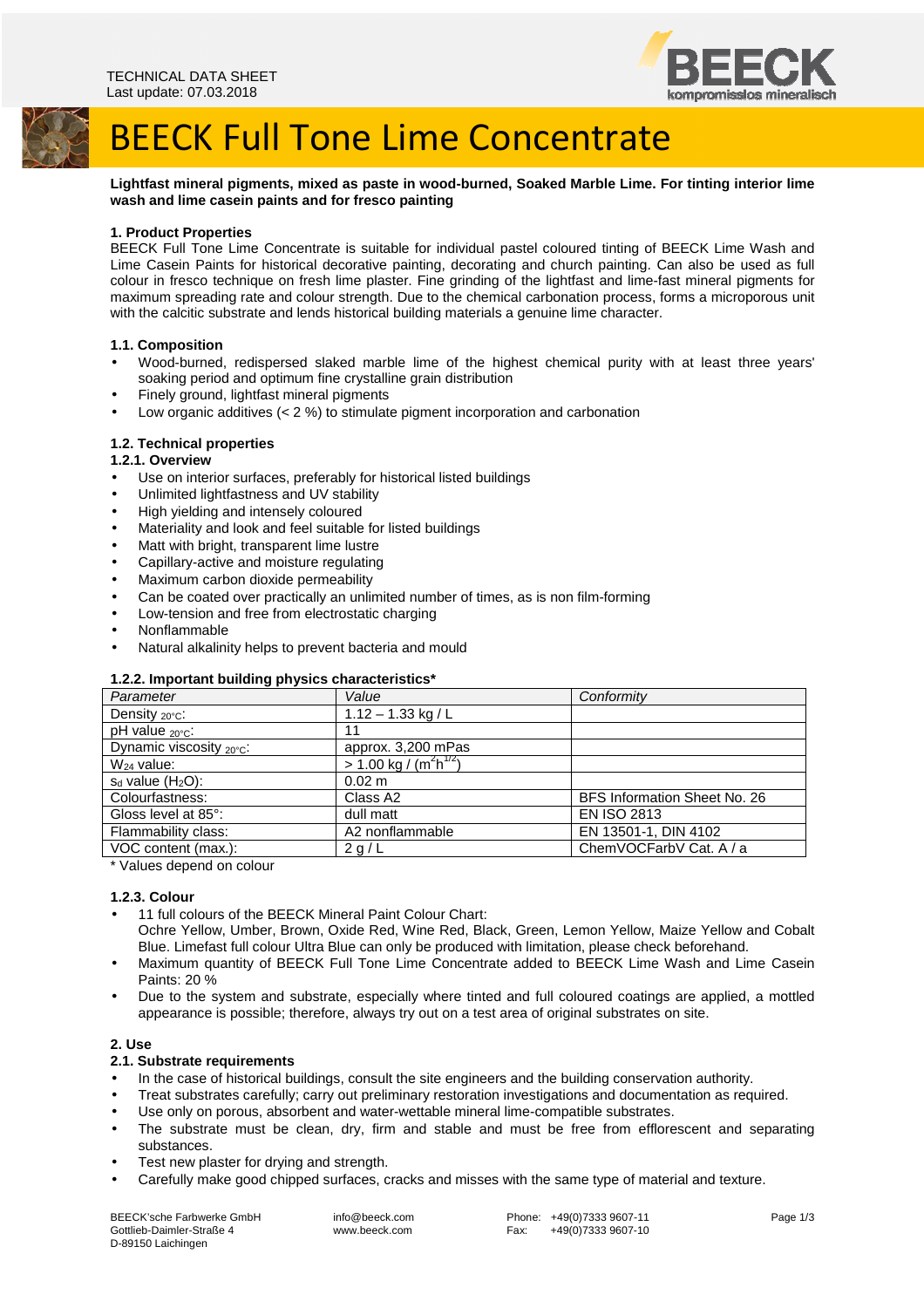

# BEECK Full Tone Lime Concentrate

- Before coating, prewetten absorbent substrates and allow to dry on until matt-damp.
- Ensure uniform substrates and careful application on critical and high visual quality surfaces and in glancing light.

## **2.2. Brief information on the standard system as a full colour coating**

If using as a semi-glazing full colour coating, it is necessary to use in the classic fresco technique on fresh lime plaster to achieve a wipe-resistant coating result. To this end, thin BEECK Full Tone Lime Concentrate with 3 - 4 parts water and apply as a glaze several times within one working day, before the plaster has set.

#### **2.3. Substrate and preparatory treatment**

- **(Air)lime plaster (PI,CSI-II), lime-cement plaster (PII), renovation plaster, readily water-wettable:**  If necessary, grind off or etch sinter skin. Primer coat on freshly felted new plaster, fresco as described above. Prewetten old plaster and leave to dry on until matt damp, not very suitable for lime wash paints!
- **For tinted BEECK Lime Wash and Lime Casein Paints:**  Please note and follow the respective technical data sheet.
- **Unsuitable substrates** are gypsum-based substrates, for example, gypsum plaster, stucco and gypsum board. Equally, film-forming coats, for example, oil, latex and synthetic resin coatings and organic substrates such as plastics and wood-based materials.
- **Defective substrates** require a differentiated approach. Care is needed when working on efflorescent and saponifiable substrates. Apply a renovation plaster on damp, salt contaminated surfaces, basement walls and base areas, as well as areas with hygroscopic or rising damp.

#### **2.4. Application instructions**

### **2.4.1. General information**

BEECK Full Tone Lime Concentrate is intended for use in tinted lime wash coatings in listed building conservation and church painting. Experience in lime paint techniques and lime-compatible substrates is indispensable for a wipe-resistant coating result. It is essential to produce a work sample and to try out the product on a test area of the original substrates. Please always note the following: Colour fluctuations, chalking and sintering can occur, depending on the substrate, room climate and use. Hazy drying on non-uniform substrates and the tendency to form water markings are also typical for lime. These effects explicitly do not constitute a product defect.

Check substrate suitability as required (see 2.1 and 2.3). Pay particular attention to the absorbency, strength and texture of the respective substrate. Ensure that the product is used by qualified persons only. Trying out on a test area of the original substrates on site is indispensable for lime wash paints.

- Carefully cover surfaces which are not to be treated especially glass, ceramics, window sills, expansion joints, lacquer and anodic coatings – and protect them from splashes.
- Provide personal protective equipment.
- Protect the skin and eyes. Wear safety glasses or goggles/face protection. Refer to safety instructions!
- Only use containers from the same production batch to coat self-contained areas.
- Especially when using tinted coatings, ensure sufficient qualified workers and a smooth, uninterrupted coating process.
- Before and during use, stir thoroughly with powered mixing paddle and sieve occasionally.
- Do not use in wet conditions, if there is a risk of frost or on hot surfaces.
- Prewetten absorbent substrates and allow to dry on until matt-damp.
- Minimum application temperature: +8°C
- Drying time: at least 16 hours per coat, except when using in the fresco technique.
- High humidity stimulates carbonation.
- Paint over wipe-resistant coatings only.

## **2.4.2. Application**

With soft, prewetted BEECK Mineral Paint Brushes. Apply according to recognised rules of good lime techniques with extremely thin coat, uniformly and seamlessly by cross coating.

- **As full colour for fresco painting:** 
	- Thoroughly stir BEECK Full Tone Lime Concentrate and thin with 3 4 parts water.
- **For tinting BEECK Lime Wash Paints, such as BEECK Calcidin and BEECK Calcidan:**  Stir BEECK Full Tone Lime Concentrate thoroughly and stir into the paint to be tinted with a powered mixing paddle. Add 20 % maximum. Before use, thin tinted paint with water and sieve.
- **For tinting BEECK Lime Casein Paint:**  Stir BEECK Full Tone Lime Concentrate thoroughly and stir into the mixed Lime Casein Paint paste with a powered mixing paddle. Add 20 % maximum. Before use, thin tinted paint with water and sieve.